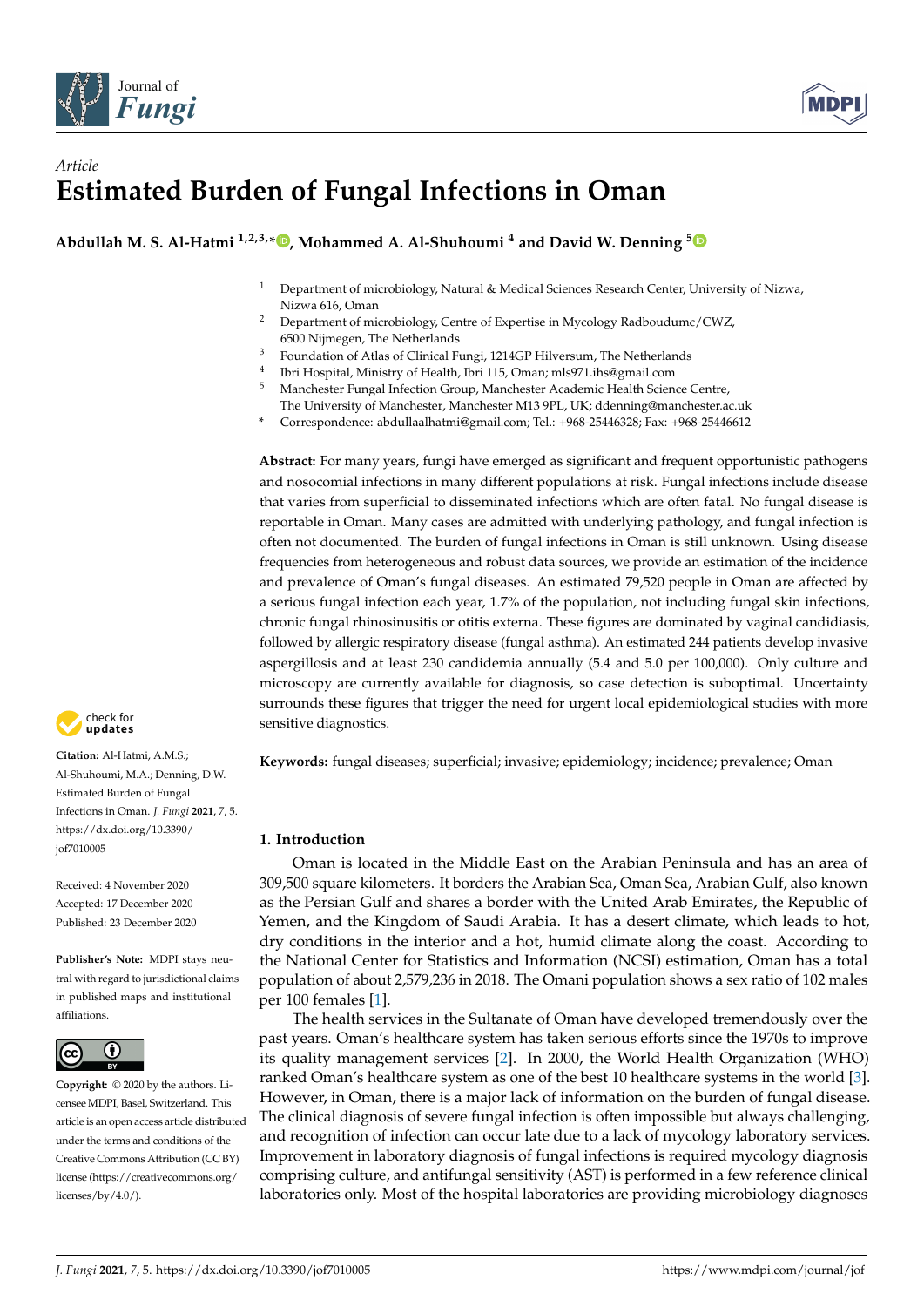based on microscopy, including gram stains and cultures. For fungal culture, Sabouraud's

agar media is mostly used. Non-culture markers of infection, notably antigen, antibody and molecular tools, are completely lacking. Unfortunately, local fungal data are scarce globally, and most of the cases go undiagnosed or not reported due to a lack of mycologists and insensitive diagnostic methods.

The overall burden of fungal diseases in Oman is unknown and is difficult to quantify because these infections are likely substantially underdiagnosed, and no national public health surveillance exists for any fungal disease. A few studies have reported on the fungal disease in Oman, mostly case reports [\[4](#page-9-3)[–18\]](#page-9-4). However, excellent efforts were made by scientists from all over the world in collaboration with and led by the Global Action Fund for Fungal Infections (GAFFI) and the Leading International Fungal Education (LIFE) to systematically estimate the global burden of fungal infection. Estimates of the incidence and prevalence of these serious fungal infections are essential in order to identify and highlight public health gaps and inform future priorities. Fungal disease leads to much morbidity and some mortality, and improved recognition, prevention, diagnosis, and treatment are necessary. The variation in the reported incidence of fungal infection is affected by differences in diagnostic criteria and case-finding strategies, as well as by true differences between populations. The objective of this work is to estimate the total burden of serious fungal diseases in Oman to assist in determining public health and research priorities.

### **2. Materials and Methods**

### *2.1. Sources of Data*

Local epidemiology studies that are fungal disease-based are scarce, whereas other topics are abundant. Globally there is insufficient data on mycology, and Oman is no different. All the available published local literature reporting fungal infection cases were reviewed [\[4–](#page-9-3)[18\]](#page-9-4). In other situations where there are no local data, a population at risk and their frequencies represented in prevalence or incidence rates were utilized to achieve a valid and precise estimation using the most authentic studies addressing frequencies in different populations at risk. In addition, the search was done in PubMed using the terms "fungi", "infections", "Oman", "Middle East".

# *2.2. Population*

The Omani population demographics data were obtained from the annual health report released in mid of 2018 [\[1\]](#page-9-0). The annual health report includes the last and most updated version of the total Omani population, the adult population that used to estimate asthma patients, women under 50 years to highlight recurrent vaginal candidiasis, and other demographic details illustrated in Table [1](#page-1-0) and Figure [1.](#page-2-0) HIV/AIDS statistics were obtained from the annual health report 2018 [\[1\]](#page-9-0). The statistics include the total number of patients with AIDS from 1986–2018.

<span id="page-1-0"></span>**Table 1.** Omani population demographics data from the annual health report 2018.

| <b>Population Data</b> | Age (years) | <b>Total</b> | Omani     | Expatriate | % Expatriate |
|------------------------|-------------|--------------|-----------|------------|--------------|
| Total                  | All ages    | 4,601,706    | 2.579.236 | 2,022,470  | 44           |
| Children               | $0 - 14$    | 1,050,009    | 954,317   | 95.692     | 9.1          |
| Adults                 | >15         | 3,551,697    | 1,624,919 | 1,926,778  | 54.2         |
| Female                 | $>15 - 50$  | 938,089      | 661,348   | 276,741    | 29.5         |
| Female                 | >60         | 87.666       | 81.057    | 6609       | 7.5          |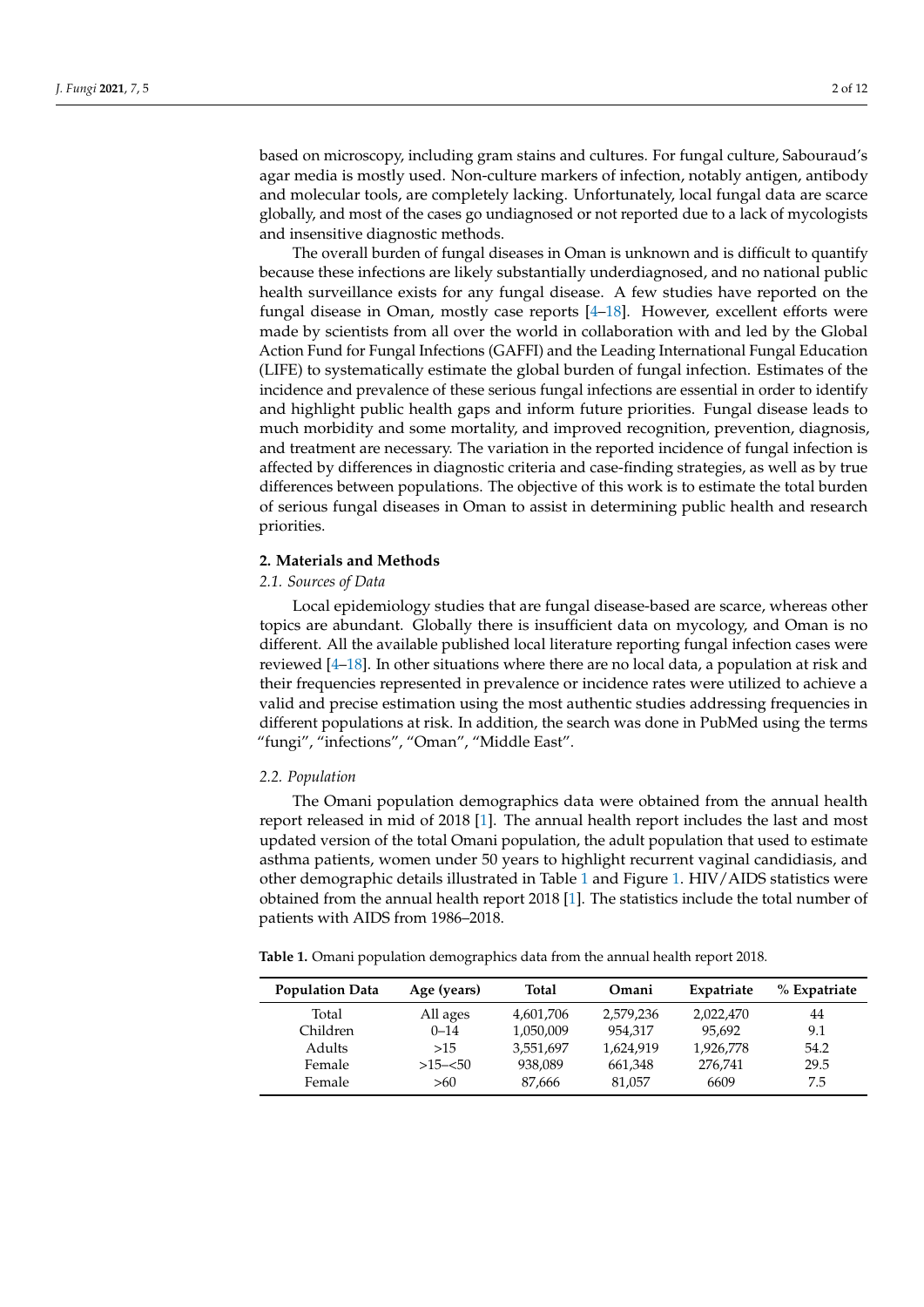<span id="page-2-0"></span>

**Figure 1.** Omani population demographics 2018 [\[1\]](#page-9-0). Comparison of the total population (Omani and expatriates) and the Omani population only.

# 2.3. Estimated of Fungal Diseases

rate-based on a global estimation work was used, where it occurs at an incidence of the rate of  $3871/100,000$  females [\[20\]](#page-10-0). Recurrent vulvovaginal candidiasis (RVVC) is defined as four or more episodes per year [\[19\]](#page-9-5). No local data were available on RVVC. Hence a systematic review incidence

The total number of asthma cases in Omani adults was calculated based on the Delphi technique reported by Sultan Qaboos university study done in 2012, where 7.3% was the prevalence of asthma in adults [\[21–](#page-10-1)[24\]](#page-10-2). Based on prior estimates, severe asthma with fungal sensitization (SAFS) occurs at a prevalence of 3.3% in the asthma population, while allergic bronchopulmonary aspergillosis (ABPA) has three prevalence frequencies; lower, midpoint, and upper range, where the midpoint  $(2.5%)$  is proposed to be the best estimation [\[25\]](#page-10-3), supported by data from Saudi [\[26\]](#page-10-4). As severe asthma is probably very uncommon in the expatriate community (mostly migrant workers), we have calculated SAFS only in the indigenous Omani population, unlike ABPA, which is especially common in people from the Indian subcontinent, where we have used the total population.

Cryptococcal meningitis annual incidence in the HIV/AIDS population was taken from local studies; a case study reported by Basu et al. [\[4\]](#page-9-3) and a retrospective case series by Balkhair et al. [\[5\]](#page-9-6) that found 16 of 77 cases (22%). It was estimated by Rajasingham Let al. [27] that 0% of people fiving with IIIV with low CD4 counts and englote for TINI<br>have cryptococcal antigenemia and 70% develop cryptococcal meningitis. From the same from local studies; a case studies; a case studies; a case of the procedure case series series series series s local retrospective study [\[5\]](#page-9-6), *Pneumocystis* pneumonia (PCP) in the HIV/AIDS population<br>research in was estimated by Rajasingham et al. and was the westimated was helped and here he was angressed in 15 of 77 (25%) cases. A systemate review and meat analysis done by Wasserman et al. [\[28\]](#page-10-6) revealed 15.4% PCP cases complicating HIV people in clinical settings and a higher percentage in inpatients. This figure is more conservative for estimating the total PL-HIV (1566) at risk of PCP. Talaromycosis in Oman has been reported only once [\[6\]](#page-9-7). et al. [\[27\]](#page-10-5) that 6% of people living with HIV with low CD4 counts and eligible for ART was diagnosed in 18 of 77 (25%) cases. A systematic review and meta-analysis done by

The proportion of oral and esophageal candidiasis was retrieved from the Danish, serman et al. [28] revealed 15.4% PCP cases complicating HIV people in clinical settings US and Tanzanian population. Oral and esophageal candidiasis occurs at a frequency of 90%, and 20%, respectively in HIV/AIDS cases with CD4 counts  $<$  200/uL [\[29,](#page-10-7)[30\]](#page-10-8). Esophageal candidiasis also occurs in 5% of those on ART [\[31\]](#page-10-9).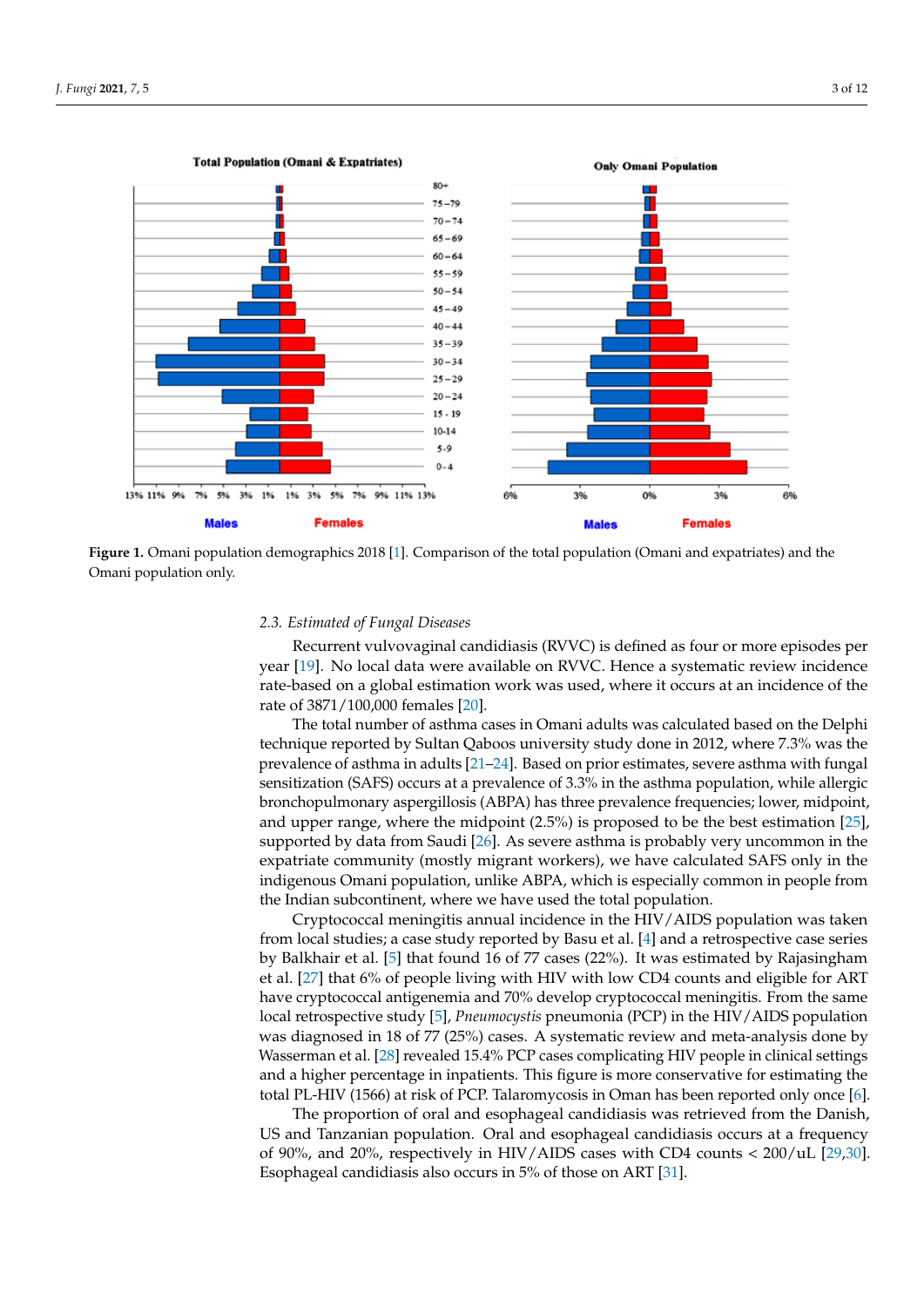Invasive aspergillosis (IA) annual incidence was estimated in leukemia, transplant, lung cancer and chronic obstructive pulmonary disease (COPD) patients. In two local studies, IA in kidney and allogeneic hematopoietic stem cell transplant recipients identified 2 and 9 cases, respectively [\[7](#page-9-8)[,8\]](#page-9-9). IA in hematological disorders was represented as AML (acute myeloid leukemia) and non-AML disorders, which included all lymphoma, non-AML leukemia, multiple myeloma and myelodysplastic syndromes. It was assumed that 10% of AML patients develop IA [\[32\]](#page-10-10) and an equal number for all non-AML cases. Data on hematological disorders were provided by Cancer incidence in Oman 2015 (Department of Non-Communicable Disease) [\[9\]](#page-9-10). In Oman, the crude incidence of all cancers in males was 63.9/100,000, a total of 2940 in 2018. The leukemia prevalence was 7.6% (223 cases), 30% of which are AML (67 cases). The crude incidence of cancers in females is 74.9/100,000 (total 3447), with a leukemia prevalence of 4.73%. Leukemia and AML cases in females were 163 and 49, respectively, following the same approach. Lung cancer as a total figure was released by Globocan database where it was 112 cases in 2018 [\[33\]](#page-10-11). Based on Yan et al., IA in lung cancer has a prevalence of 2.6% [\[34\]](#page-10-12). COPD prevalence (GOLD stage II-IV) is 3.05%, and if 10.5% are admitted to hospital each year, this yields a total of 13,510 at risk. IA develops in at least 1.3% of these patients [\[35\]](#page-10-13).

In order to estimate chronic pulmonary aspergillosis (CPA) after tuberculosis (TB), the TB burden in Oman obtained from the World Health Organization (WHO) states 310 TB cases in 2017, of which 67% were pulmonary [\[36\]](#page-10-14). TB was the primary underlying disease in 16.7% in low prevalence countries [\[37\]](#page-10-15). The calculation of prevalence was as stated previously [\[32\]](#page-10-10).

Candidemia is conservatively estimated at an incidence rate of 5 per 100,000. To ensure a better estimation, local data on the ratio of cases in different risk groups was used combined with estimation summary values and to account for the lack of local data reporting candidemia in cancer and transplant patients [\[10,](#page-9-11)[32,](#page-10-10)[38\]](#page-10-16).

There were 14 documented cases of urinary tract infections associated with an outbreak of *Candida auris* in Sohar hospital [\[10\]](#page-9-11). Based on Bongomin et al. [\[32\]](#page-10-10), they estimated an average incidence rate of 29 countries reporting intra-abdominal candidiasis (Candida peritonitis) and revealed a 1.15 incidence in 100,000. Using this approach, a total number of 30 cases will be generated primarily in critical care units.

There is a total of 8 mucormycosis cases obtained from the local literature [\[11–](#page-9-12)[15\]](#page-9-13), including one case of an expatriate that developed pulmonary mucormycosis with chronic renal failure [\[16\]](#page-9-14). We have estimated an annual incidence of 2 per million [\[32\]](#page-10-10).

Based on local estimation values, fungal keratitis forms 12% of the total number of microbial keratitis [\[17\]](#page-9-15). As stated by the annual health report in mid-2018 [\[19\]](#page-9-5), unspecified keratitis is 2575, 8% documented as caused by fungi. Culture yield was only 65%, and microscopy was not done, so a conservative 12% proportion is fungal in etiology.

Skin infections accounted for 232,362 (bacterial, fungal and viral) of all patients attending 5 dermatology clinics in North Batinah Governorate of Oman; Sohar, Saham, Shinas, Khabura and Suwaiq for 4 years from 1 January 2010 to 31 December 2013 [\[18\]](#page-9-4).

All calculations were done using either Excel or Word sheets of Microsoft windows. The study does not include any interventions with human subjects; hence ethical authorization was not required.

### **3. Results**

#### *3.1. Omani population*

The Sultanate of Oman is a country that is classified as a high-income country based on the World Bank, with a gross domestic product per capita of \$16,415 in 2018 [\[39\]](#page-10-17). The climate is characterized by diversity; it is hot and humid in littoral areas, hot and dry in the interior areas with the exception of the Dhofar governorate and mountains with high altitudes that have moderate weather throughout the year. The total population number was obtained from the annual health report released in mid-2018 and considered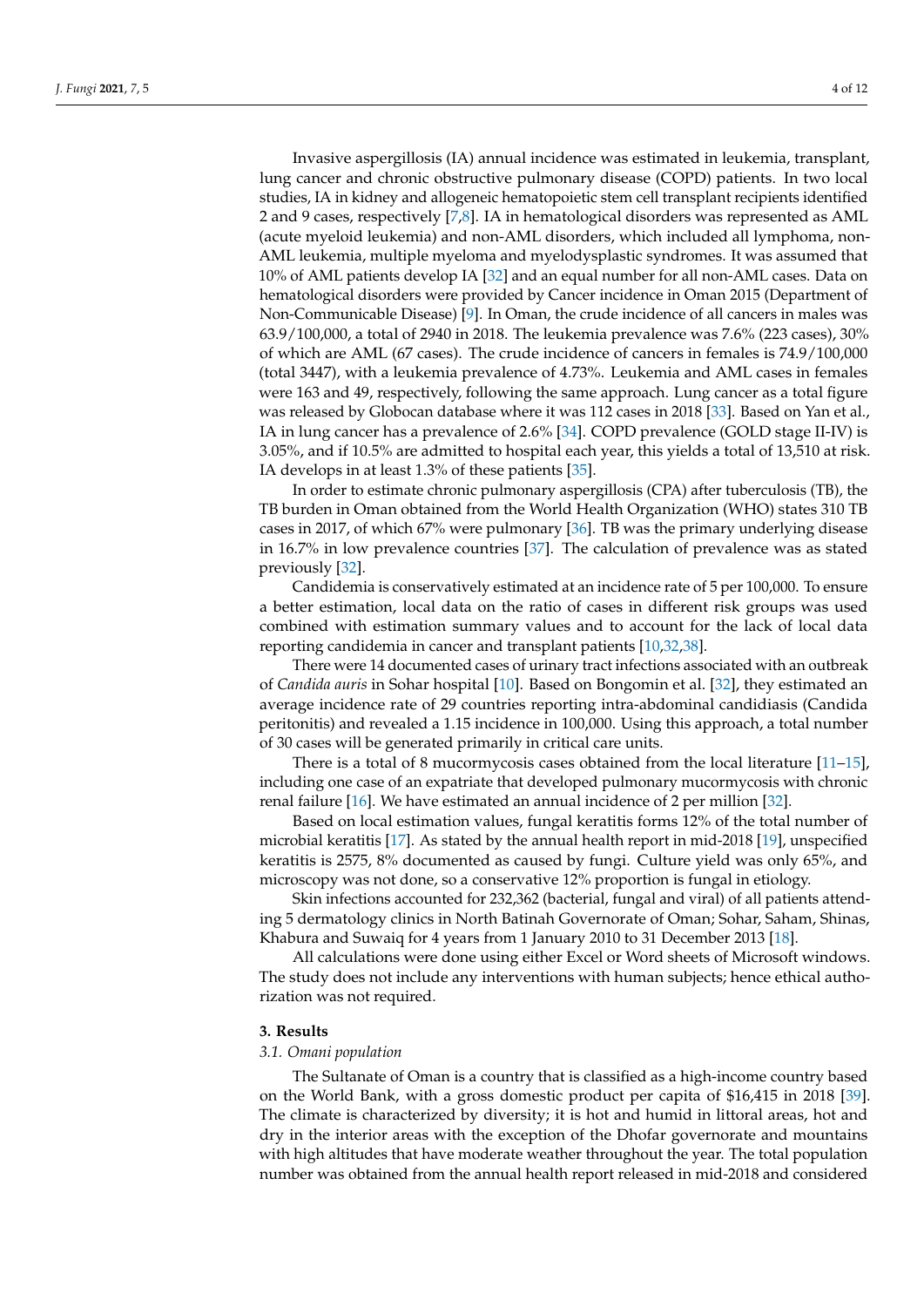the most updated and valid reference. Oman has a total population of 4,601,706. The Omani population consisted of 2,579,236 with an additional 2,022,470 are expatriates [\[1\]](#page-9-0).

### *3.2. HIV/AIDSpPopulation*

The population living with HIV were assessed by CD4 and/or viral load parameter in the lab to decide on antiretroviral therapy (ART) eligibility at least once in the last year. There were a total of 3060 HIV cases registered in the annual health report covering all cases from 1986–2018, including 1494 deaths. Two cases were reported in 1985 and one in 1984 [\[1\]](#page-9-0). In the last year, 86% were assessed by CD4 and/or viral load parameters to decide ART eligibility. In 2018, there were 1566 people living with HIV infection (PLHIV), of whom 1317 were on ART. Other AIDS/HIV population details are explained in Table [2.](#page-4-0) It was assumed that those not on ART have a decline in CD4 count to <200/uL over 7 years.

<span id="page-4-0"></span>**Table 2.** HIV/AIDS population in Oman in 2018.

| <b>HIV/AIDS</b> Population | Number, Ratio or Percentage |  |  |
|----------------------------|-----------------------------|--|--|
| Total ever reported        | 3060                        |  |  |
| Total reported HIV deaths  | 1494                        |  |  |
| Current number of PL-HIV   | 1566                        |  |  |
| PLHIV male: female         | 1061:505                    |  |  |
| % PLHIV assessed           | 86%                         |  |  |
| PLHIV on ART               | 1317                        |  |  |
| % PLHIV on ART             | 84%                         |  |  |
| Likely number < 200/uL CD4 | 38                          |  |  |

PLHIV, the population living with human immunodeficiency virus; ART, antiretroviral treatment.

### *3.3. Oral and Esophageal Candidiasis in HIV Population*

Candidiasis, in its two forms, emerges as a hallmark of AIDS due to its early manifestation. Oral and esophageal candidiasis is estimated to occur in 16 and 69, respectively, in this population [\[29](#page-10-7)[–31\]](#page-10-9).

### *3.4. Cryptococcal meningitis*

Cryptococcal meningitis is a major disease causing a high rate of morbidity in PLHIV. Globally death from cryptococcal meningitis is estimated to be 15% in PLHIV, despite progress in the availability of early antifungal therapies [\[40\]](#page-10-18). In Oman, there is probably only one case annually based on a disease prevalence obtained from other countries. There are no data on non-HIV associated cases.

### *3.5. Pneumocystis pneumonia*

We estimate 5 cases in the Omani HIV population [\[28\]](#page-10-6) with 18 cases from the local literature. PCP continues to exist as an AIDS-defining opportunistic illness. It is caused by *Pneumocystis jirovecii*, where humans serve as reservoirs. Inter-human transmission of *P. jirovecii* has been well documented [\[41–](#page-10-19)[43\]](#page-10-20). There are no data on non-HIV associated cases, but they are likely to be 5 to 10 times as many as in HIV in a diverse patient population [\[44\]](#page-10-21).

# **4. Respiratory Population**

### *4.1. Allergic Bronchopulmonary Aspergillosis and Severe Asthma with Fungals Sensitization*

Highlighting the total number of asthma cases is crucial to estimate the burden of ABPA and SAFS. Asthma in Oman has a prevalence of 7.3% based on the Delphi approach [\[21](#page-10-1)[–24\]](#page-10-2), a prevalence of 259,275. There are no reported local data on fungal asthma, SAFS or ABPA in Oman. ABPA calculation relied on three prevalence estimations. Lower point, midpoint and upper point were 0.7% (830), 2.5% (2965), and 3.5% (4152), respectively. The midpoint in this study is considered the best speculative estimation [\[25\]](#page-10-3).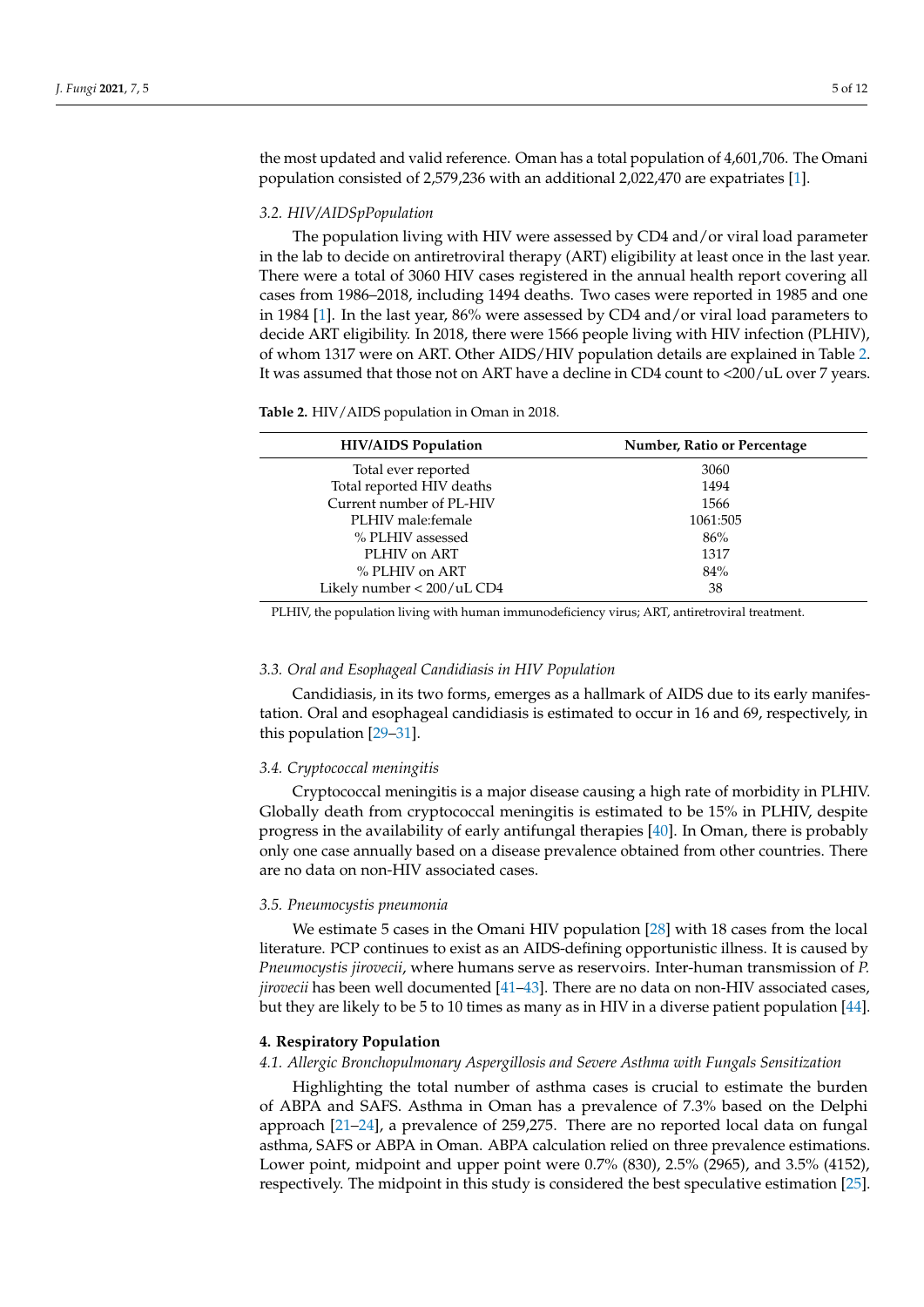Knowing that the total number of asthma in indigenous Omani adults only is 118,620, the SAFS prevalence estimate is 3910.

### *4.2. Oral Candidiasis Post Inhaled Corticosteroids*

About 70% of asthma patients use inhaled corticosteroids (ICS), and as an adverse effect, 6% are estimated to develop oral candidiasis. That would likely give 10,890 oral candidiasis among asthmatic ICS users [\[45](#page-10-22)[,46\]](#page-10-23).

#### *4.3. Chronic Pulmonary Aspergillosis (CPA)*

Chronic pulmonary aspergillosis troubling TB survivors was estimated to be 26 cases annually, an incidence rate of 0.32/100,000 [\[36,](#page-10-14)[37\]](#page-10-15). Assuming that other pulmonary conditions are more strongly linked to CPA in Oman, we estimate a total prevalence of 156 cases, which assumes an annual mortality of 15%.

### *4.4. Cancer and Immunocompromised Populations*

### 4.4.1. Candidemia

There are probably 145 cases of candidemia in Oman, 69 in critical care units, 126 hospitalized patients with serious underlying disease and 35 cases in unknown categories, respectively. [\[10,](#page-9-11)[32,](#page-10-10)[38\]](#page-10-16). Local data were reported by Al Maani et al. [\[10\]](#page-9-11) and revealed 11 cases. Al-Hatmi et al. recently reported 5 *Candida* cases associated with COVID-19 [\[38\]](#page-10-16). As candidemia is detectable in only  $~40\%$  of cases of invasive candidiasis, the total annual incidence is at least double the incidence of candidemia.

# 4.4.2. Invasive Aspergillosis (IA)

Invasive aspergillosis, caused by *Aspergillus* spp., is a significant fungal infection with high mortality. Invasive disease is primarily seen in immunocompromised and critically ill patients. *Aspergillus* species are found in indoor and outdoor environments on surfaces and aerosolized. Once the spores are inhaled, they can germinate into hyphae that invade the mucosa of the respiratory system causing IA. IA cases are on the increase due to increasing numbers of transplant operations [\[47](#page-11-0)[,48\]](#page-11-1). In Oman, Royal hospital (RH) started in 2014 performing only hematopoietic stem cell transplantation (HSCT) with an average of 10 HSCT per year. RH did a total of 29 HSCT in early 2016. Out of 29, the indication for HSCT was multiple myeloma in 16, Hodgkin's lymphoma in 10 and non-Hodgkin's lymphoma in 3 patients. Sultan Qaboos University Hospital (SQUH) started in 1995 with one single bed high-efficiency particulate air filtered unit (4 cases in 1995), doing both allogeneic and autologous HSCT. A total of 348 HSCT had been done by November 2016. The main indication was malignancy, followed by immunodeficiency and bone marrow failure with an average of 25–28 HSCT per year [\[49\]](#page-11-2). IA post kidney transplantation or allogeneic HSCT was 9 and 2, respectively [\[7,](#page-9-8)[8\]](#page-9-9) (Table [3\)](#page-5-0). AML total cases were calculated based on the crude incidence of cancer cases in Oman [\[9\]](#page-9-10) and appeared to occur at a frequency of 116 in 2018 in Oman. Using the estimated frequency in 2015 Oman cancer incidence, 10% of the 116 to have IA. Total non-AML cases are 386, 10% of them estimated to have IA [\[9](#page-9-10)[,32\]](#page-10-10).

<span id="page-5-0"></span>**Table 3.** Invasive aspergillosis in leukemia and transplant populations.

| Type                          | Total  | <b>Annual Incidence of IA</b> |  |  |
|-------------------------------|--------|-------------------------------|--|--|
| AML                           | 116    | 12                            |  |  |
| Other hematological disorders | 386    | 39                            |  |  |
| Kidney Tx                     | 162    | q                             |  |  |
| Allogeneic HSCT Tx            | 132    |                               |  |  |
| COPD admissions to hospital   | 14,737 | 192                           |  |  |
| Lung cancer                   | 112    | 3                             |  |  |
| Total                         | 15,645 | 257                           |  |  |
|                               |        |                               |  |  |

IA, invasive aspergillosis; Tx, transplant; HSCT, hematopoietic stem cell transplant; AML, acute myeloid leukemia.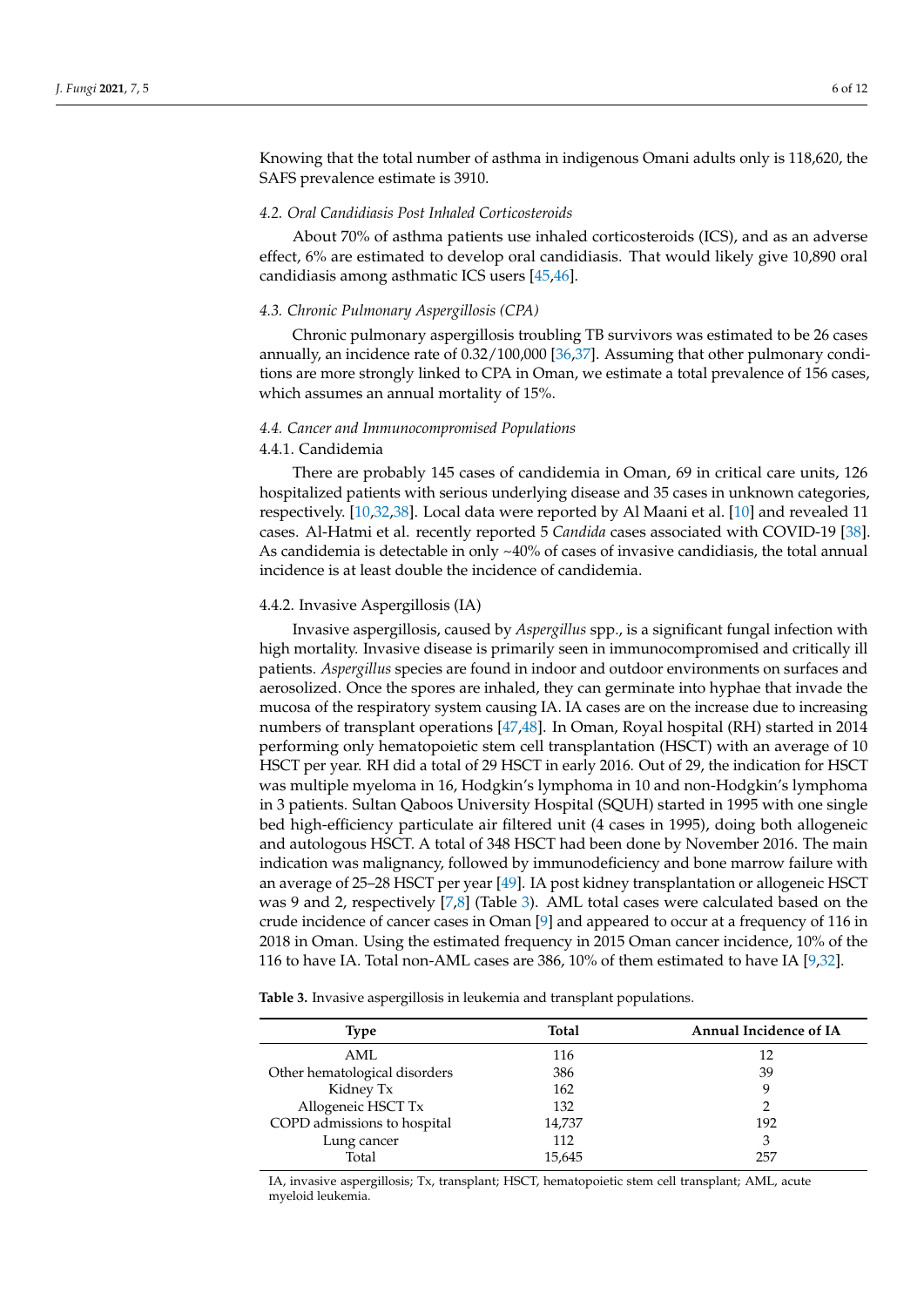### 4.4.3. Mucormycosis

Mucormycosis is a less frequent fungal infection compared to candidemia and invasive aspergillosis, and we estimated only 8 cases annually. Although low profile, its increasing incidence partly because of diabetes and trauma [\[50,](#page-11-3)[51\]](#page-11-4), may surpass immunocompromised patients. In Oman, the local literature has recorded eight cases [\[11–](#page-9-12)[15\]](#page-9-13), including one additional case in an expatriate [\[16\]](#page-9-14).

# *4.5. Critical Care and Surgery Populations*

# 4.5.1. *Candida* Peritonitis

Intra-abdominal candidiasis, or fungal infection of the peritoneum, is a major emergency encountered in critical care and surgery settings. It has a high rate of morbidity and mortality caused several *Candida* species [\[52\]](#page-11-5). There are 35 cases estimated based on an average incidence reporting *Candida* peritonitis in 29 countries.

# 4.5.2. Urinary Tract Infection (UTI)

Candida UTI or culture-positive urine is a common disease, but here is highlighted as it can worsen or be the marker of outbreaks, as in the situation of *Candida auris*.

### *4.6. Others*

## 4.6.1. Histoplasmosis

Histoplasmosis is a fungal infection of the lung caused by inhalation of *Histoplasma capsulatum* spores. The disease is still neglected and, on many occasions, is misdiagnosed as tuberculosis with a high incident death rate as a consequence of misdiagnosis. Oman most likely has an annual incidence of 3–26 cases. This range reflects all forms of histoplasmosis, not only HIV/AIDS: there are no data available from the local literature [\[53,](#page-11-6)[54\]](#page-11-7).

### 4.6.2. Recurrent Vulvovaginal Candidiasis (RVVC)

There are 56,285 women estimated to have RVVC at an incidence rate of 2446/100,000 in the fertile female population of about 1 million [\[20\]](#page-10-0). RVVC is a disease of immunocompetent and healthy women usually caused by *Candida albicans* and some other species. RVVC has emerged as a high prevalence problem globally with a profound negative impact on lifestyle quality but is not fatal [\[55\]](#page-11-8).

#### 4.6.3. Fungal Keratitis

In Oman, there are estimated to be ~300 fungal keratitis cases annually based on local prevalence (12%) provided by Al-Ghafri et al., which is probably conservative [\[17\]](#page-9-15). This local prevalence is comparable with the prevalence stated by the global burden of fungal diseases by Brown et al. [\[56\]](#page-11-9).

# 4.6.4. Tinea Capitis

Tinea capitis is a particular problem for children who live in the poorest communities. Tinea capitis can lead to kerion development after the scalp gets inflamed and, in turn, secondary bacterial infection, scarring of the scalp and permanent hair loss [\[25\]](#page-10-3). Fungal skin infections form a total of 22,303 cases (including tinea capitis; 858 cases) out of 232,362 different skin infections (bacterial, fungal and viral) [\[18\]](#page-9-4). Asymptomatic skin colonization (7 cases) from Sohar hospital during *Candida auris* outbreak as reported by Al-Maani et al. [\[10\]](#page-9-11), yields a total of 22,310 affected.

In Oman, 858 cases of tinea capitis were reported from a study done at the North Batinah Governorate of Oman, i.e., Sohar, Saham, Shinas, Khabura, and Suwaiq. A global estimation revealed that worldwide populations suffer from fungal skin infection with a prevalence of 14.3%. Once applied to the Omani population, this would make 368,831 Omani people affected with fungal skin infections every year [\[57\]](#page-11-10).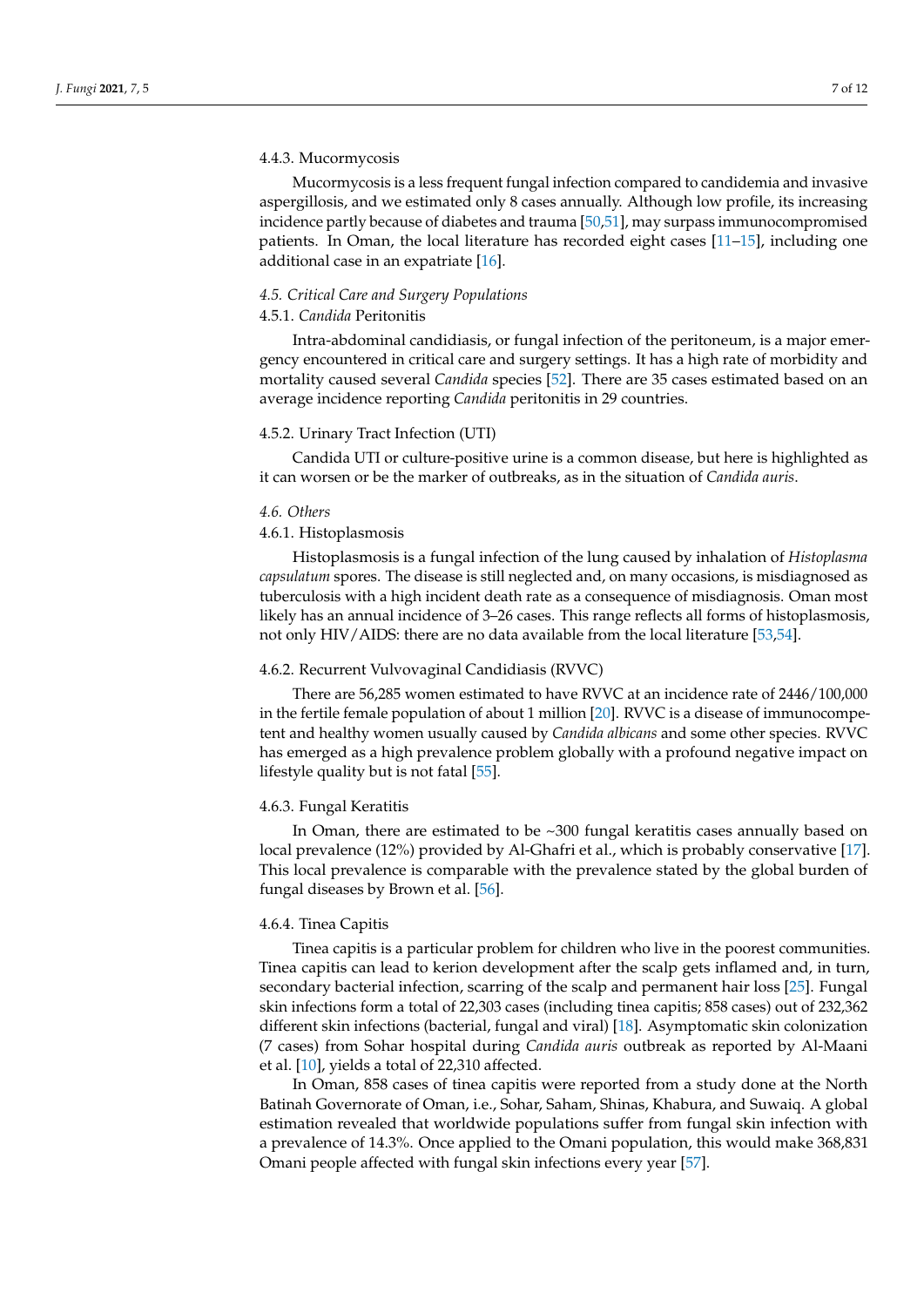# **5. Summary**

Overall, we estimate that 79,520 people suffer from serious fungal disease in Oman, 1.7% of the population (Table [4\)](#page-7-0). This estimate does not include most superficial skin infection, allergic fungal rhinosinusitis and most other infections of the upper airways or otitis externa.

<span id="page-7-0"></span>

| <b>Serious</b><br>Fungal<br><b>Infections</b>                        | Unknown  | <b>AIDS/HIV</b> | Respiratory | Cancer/<br>Immunocompromised | Critical<br>Care/Surgery | <b>Total</b><br><b>Burden</b> | Rate/100,000 |
|----------------------------------------------------------------------|----------|-----------------|-------------|------------------------------|--------------------------|-------------------------------|--------------|
| Cryptococcal<br>meningitis                                           |          | $\mathbf{1}$    |             |                              |                          | $\mathbf{1}$                  | 0.02         |
| PCP                                                                  |          | 5               |             |                              |                          | 5                             | 0.11         |
| Oral<br>candidiasis                                                  |          | 16              | 10,890      |                              |                          | 10,906                        | 237          |
| Esophageal<br>candidiasis                                            |          | 69              |             |                              |                          | 69                            | $1.5\,$      |
| Invasive<br>aspergillosis                                            |          |                 | 192         | 65                           |                          | 244                           | 5.4          |
| <b>CPA</b>                                                           |          |                 | 156         |                              |                          | 156                           | 3.4          |
| <b>ABPA</b>                                                          |          |                 | 6480        |                              |                          | 6480                          | 141          |
| <b>SAFS</b>                                                          |          |                 | 3910        |                              |                          | 3910                          | 85           |
| Candidemia+                                                          | 35       |                 |             | 126                          | 69                       | 265                           | 5.0          |
| Urinary tract<br>infections                                          |          |                 |             |                              | 14                       | 14                            | 0.3          |
| Candida<br>peritonitis                                               |          |                 |             |                              | 35                       | 35                            | 0.75         |
| Mucormycosis                                                         |          |                 |             | 8                            |                          | 8                             | 0.2          |
| Histoplasmosis                                                       | $3 - 26$ |                 |             |                              |                          | $3 - 26$                      | $0.1 - 1$    |
| Recurrent<br>Candida<br>vaginitis<br>$(\geq 4 \times / \text{year})$ | 56,285   |                 |             |                              |                          | 56,285                        | 2446 #       |
| Fungal<br>keratitis                                                  | 309      |                 |             |                              |                          | 309                           | 12           |
| Tinea capitis                                                        | 858      |                 |             |                              |                          | 858                           | 19           |
| Total burden                                                         | 57,490   | 92              | 21,320      | 163                          | 309                      | 79,520 *                      |              |

### **Table 4.** Summary burden of fungal diseases in Oman.

\*—total burden not including fungal skin infections. #—females only.

# **6. Discussion**

Epidemiological activities of fungal diseases in Oman are restricted in size. Current surveillance papers are few, and no fungal infection is notifiable in the Sultanate of Oman. Thus, this study relied greatly on crude estimates of prevalence and incidence obtained from other populations and countries. This study revealed that 79,520 (1.7%) of the total Omani population suffer from fungal diseases annually, not including fungal skin infections. Hypothetically speaking, the fungal disease burden in the outpatient department is believed to outweigh those in hospital admission. Hair, nails, and fungal skin diseases come at the fourth most frequent issues after headache and dental caries at a global level [\[58\]](#page-11-11). Global deaths attributable to fungal disease is estimated to be more than 1.5 million, which is as high as the death rate of tuberculosis (1,500,000) [\[59\]](#page-11-12). In Oman,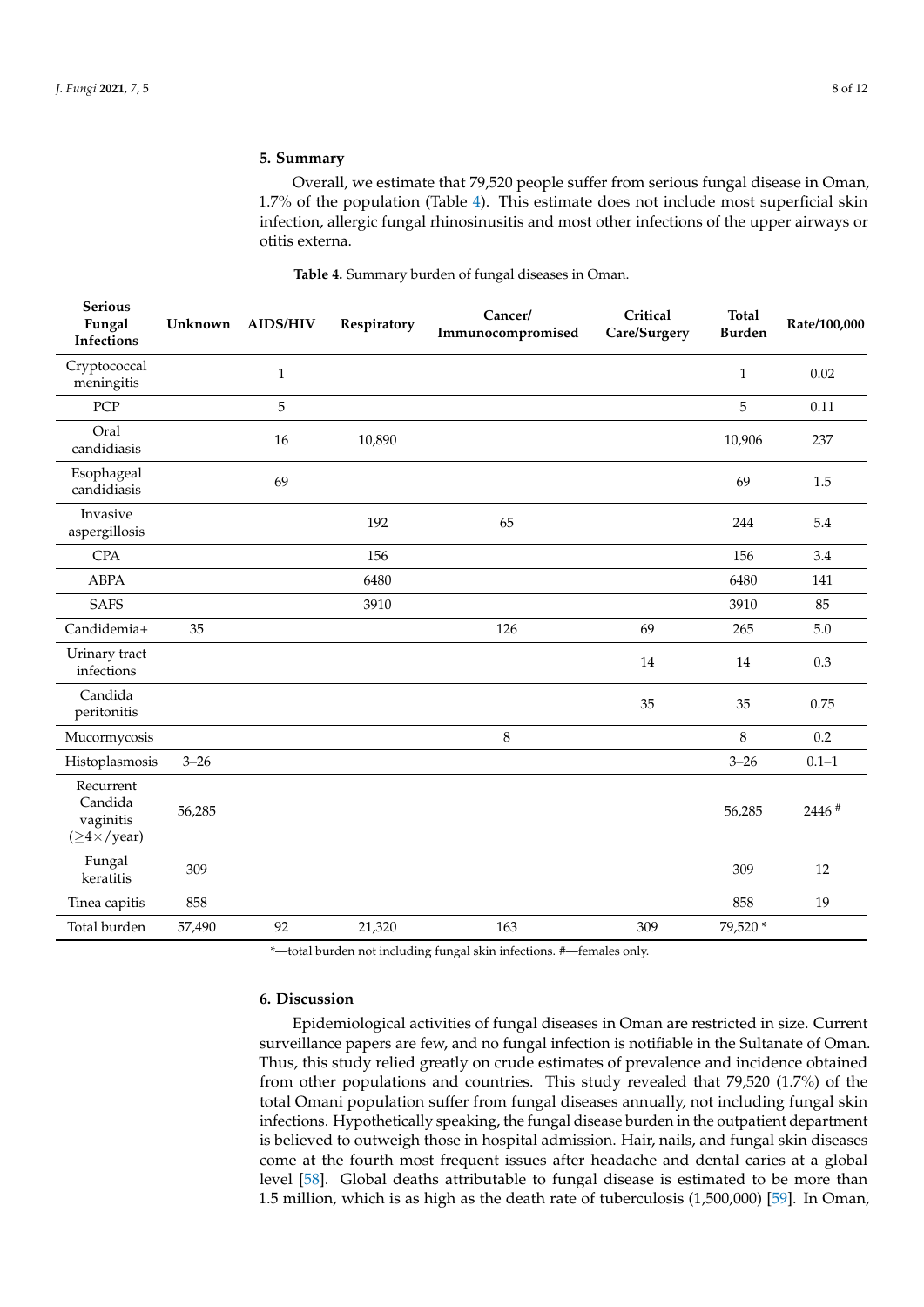fungal infections with high mortality like candidemia, IA, PCP, and mucormycosis are not as frequent as found in many countries, including Spain [\[60\]](#page-11-13), but they contribute to poor outcomes, mostly in those with underlying pathology.

Histoplasmosis occurs at an incidence rate of 0.1–1/100,000 in temperate climates, 10–100/100,000 in humid tropics, and >100 cases /100,000 in a high-risk group. In general, histoplasmosis is a very difficult disease to estimate accurately; unfortunately, there is no local data of cases having histoplasmosis, and this the case in many countries worldwide. WHO declared that histoplasmosis is one of the major diseases associated with a high rate of mortality in HIV/AIDS patients [\[53\]](#page-11-6). There is one case reported of imported talaromycosis in Oman. Oman is not an endemic area for such infection because the natural reservoirs (Bamboo rats) exist in Southeast Asia. Talaromycosis stands out as an opportunistic illness in AIDS patients. The case reported here is an HIV patient who has a history of recurrent visits to Malaysia, the likely reason for having this type of infection, and emphasizing the importance of travel in importation of unusual fungal infections [\[6](#page-9-7)[,61](#page-11-14)[,62\]](#page-11-15).

Our study estimations are crude estimates along the lines of calculations done by the Nobel prize winner in physics in 1938; Enrico Fermi provided the order of magnitude estimates. With this in mind, even the large estimation values as in SAFS or ABPA will fall within the one log range, and therefore it can be used as a benchmark to validate future epidemiological studies [\[63\]](#page-11-16). We can comfortably say that invasive candidiasis, chronic and invasive aspergillosis and fungal keratitis are in the hundreds, SAFS and ABPA in the thousands and RVVC in the tens of thousands.

Many limitations should be considered for the analysis and interpretation of the results. The study relied largely on rough estimations based on frequencies of diseases from other countries and hence should be regarded with caution. Some patients receive health care in private healthcare settings, which do not feed into any central disease databases. Very few autopsies of deceased patients are done which could uncover concealed cases of lethal mycoses, especially in immunocompromised or critical care patients. The most common missed invasive fungal infection is aspergillosis [\[64](#page-11-17)[–66\]](#page-11-18).

Uncertainty surrounds each estimate, as some may be overestimated or underestimated and even be overlapping. SAFS and ABPA results may overlap because 40% of cases with *Aspergillus* sensitization acquire ABPA, and several cases with ABPA suffer from severe asthma [\[67\]](#page-11-19). In 2014, the MoH reported 4500 asthma admissions to the hospital, and many of these will probably have had SAFS. To avoid confusion and invalidate results, we have not estimated chronic obstructive pulmonary diseases (COPD) linked to asthma because, on many occasions, they are clinically misdiagnosed. COPD and asthma cases are usually classified together in National health reports.

There are large untouched data sources of central databases like medical insurance that cannot capture fungal disease accurately because of a lack of sensitive diagnostics and data recording but can capture antifungal treatment. Another source of data gathering could be the receipts from the selling of pharmaceutical products. No research was conducted based on these data sources. Future epidemiological studies are advocated to validate these estimations.

Hospital hygiene level and sanitization systems would play an essential role in preventing or reducing nosocomial diseases in healthcare settings. Periodical environmental screening is needed to ensure clean hospital environments, notably burn units, operating rooms and profoundly immunocompromised patients. Strategic thinking by decisionmakers is required to aid in increasing local surveillance activities about the burden of fungal infections and implement appropriate diagnostics. Currently, only culture and microscopy are available in Oman, so the country lacks all the fast and sensitive antigen and molecular tests as well as IgG and IgE serology. Yeast identification can be made by MALDI-TOF in the national reference laboratory.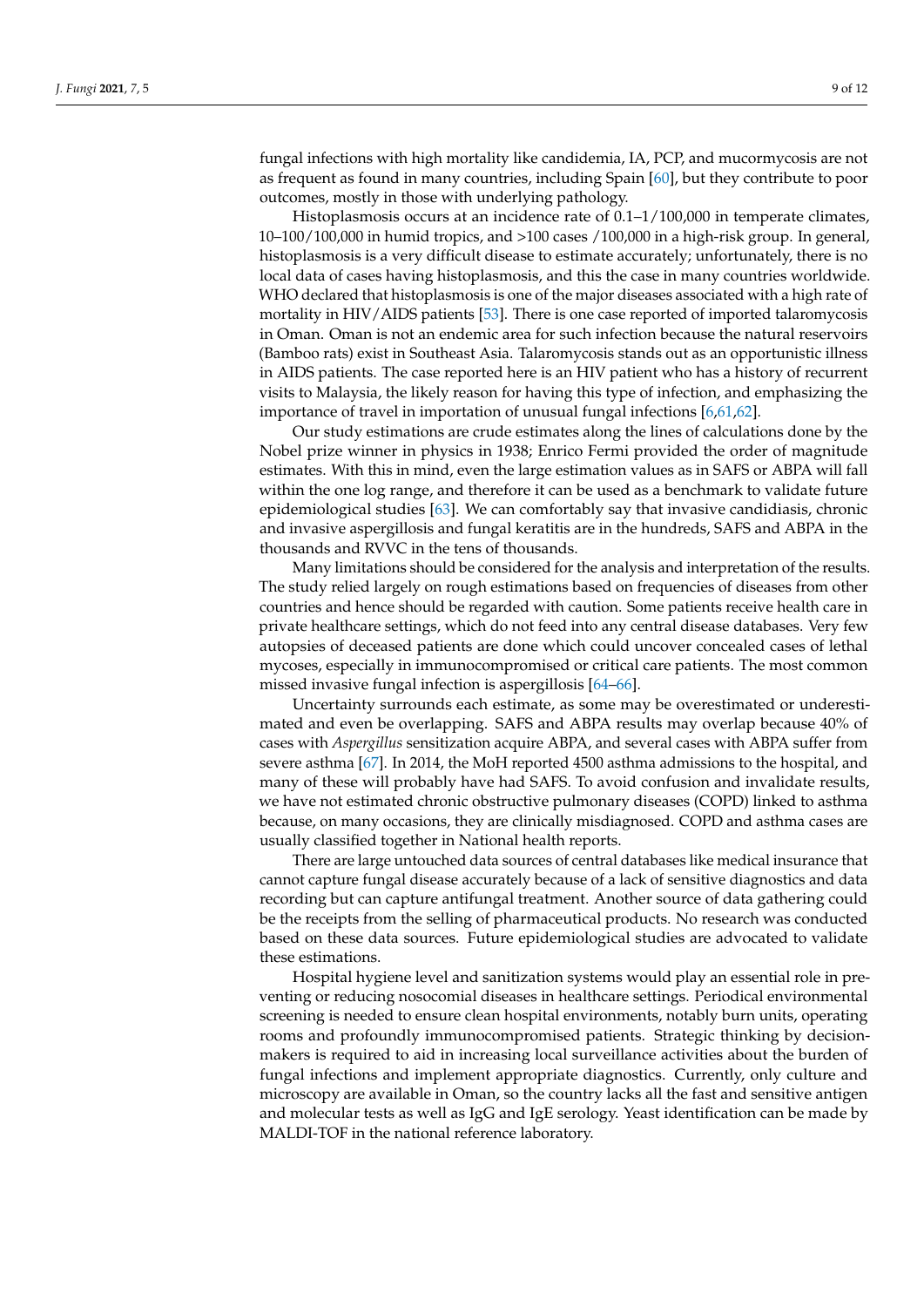# **7. Conclusions**

With the availability of local data and literature estimates of incidence or prevalence of fungal infection, almost 79,520 (1.7%) of the population in Oman suffer annually from fungal infections, not including fungal skin infections. In light of this, there is substantial uncertainty about these total figures, and hence it is essential to trigger national surveillance campaigns to validate or modify these estimates.

**Author Contributions:** Conceptualization, A.M.S.A.-H. and D.W.D.; methodology, A.M.S.A.-H., M.A.A.-S. and D.W.D.; software, D.W.D., M.A.A.-S.; validation, A.M.S.A.-H., and D.W.D.: formal analysis, A.M.S.A.-H., M.A.A.-S. and D.W.D.; investigation, A.M.S.A.-H.; resources, A.M.S.A.-H.; data curation, A.M.S.A.-H., M.A.A.-S., D.W.D.; writing—original draft preparation, M.A.A.-S., A.M.S.A.-H.; writing—review and editing, A.M.S.A.-H., D.W.D.; visualization, A.M.S.A.-H.; supervision, A.M.S.A.-H. and D.W.D.; project administration, A.M.S.A.-H. All authors have read and agreed to the published version of the manuscript.

**Funding:** This research received no external funding.

**Conflicts of Interest:** The authors declare no conflict of interest.

## **References**

- <span id="page-9-0"></span>1. Department of Health Information & Statistics; Directorate General of Planning and Studies. *Annual Health Report 2018*; Ministry of Health: Muscat, Oman, 2019.
- <span id="page-9-1"></span>2. Al-Mandhari, A. Implementing the patient safety and quality agenda in Oman. In *Inter-Regional Technical Consultation on Best Practices in Patient Safety and Quality of Care in the African and Asia Pacific Region*; Al-Mandhari, A., Ed.; Ministry of Health: Muscat, Oman, 2016.
- <span id="page-9-2"></span>3. WHO. *The World Health Report 2000*; WHO: Geneva, Switzerland, 2000; ISBN 92-4-156198 X.
- <span id="page-9-3"></span>4. Basu, S.; Jain, P.; Ansari, S.; Al-Arimi, S.S.; Singh, S.K. Disseminated cryptococcosis in an AIDS patient with unusual clinical presentation. *Revista Iberoamericana de Micología* **2008**, *25*, 179–181. [\[CrossRef\]](http://dx.doi.org/10.1016/S1130-1406(08)70042-1)
- <span id="page-9-6"></span>5. Balkhair, A.; Al-Muharrmi, Z.K.; Ganguly, S.; Al-Jabri, A.A. Spectrum of AIDS Defining Opportunistic Infections in a Series of 77 Hospitalised HIV-Infected Omani Patients. *Sultan Qaboos Univ. Med. J.* **2012**, *12*, 442–448. [\[CrossRef\]](http://dx.doi.org/10.12816/0003169) [\[PubMed\]](http://www.ncbi.nlm.nih.gov/pubmed/23275840)
- <span id="page-9-7"></span>6. Mohsin, J.; Al Khalili, S.; Ende, A.H.G.G.V.D.; Khamis, F.; Petersen, E.; De Hoog, G.S.; Meis, J.F.; Al-Hatmi, A.M. Imported Talaromycosis in Oman in Advanced HIV: A Diagnostic Challenge Outside the Endemic Areas. *Mycopathologia* **2017**, *182*, 739–745. [\[CrossRef\]](http://dx.doi.org/10.1007/s11046-017-0124-x) [\[PubMed\]](http://www.ncbi.nlm.nih.gov/pubmed/28260132)
- <span id="page-9-8"></span>7. Al Salmi, I.; Metry, A.; Al Ismaili, F.; Hola, A.; Al Riyami, M.; Khamis, F.; Al-Abri, S. Transplant tourism and invasive fungal infection. *Int. J. Infect. Dis.* **2018**, *69*, 120–129. [\[CrossRef\]](http://dx.doi.org/10.1016/j.ijid.2018.01.029) [\[PubMed\]](http://www.ncbi.nlm.nih.gov/pubmed/29428409)
- <span id="page-9-9"></span>8. Dennison, D.; Al-Kindi, S.; Pathare, A.; Daar, S.; Nusrat, N.; Rehman, J.U.; Zia, F.; Khan, M.I.; Alghazaly, A. REVIEW: Hematopoietic stem cell transplantation in Oman. *Bone Marrow Transplant.* **2008**, *42*, S109–S113. [\[CrossRef\]](http://dx.doi.org/10.1038/bmt.2008.131)
- <span id="page-9-10"></span>9. Al-Bahrani, B.; Al-Lawati, N.; Al-Siyabi, N.; Al-Gharbi, D.; Al-Wehaibi, S. *Cancer Incidence in Oman 2015*; MOH Department of Non-Communicable Disease Directorate General of Primary Health Care: Muscat, Oman, 2018.
- <span id="page-9-11"></span>10. Al Maani, A.; Paul, H.; Al-Rashdi, A.; Al Wahaibi, A.; Al-Jardani, A.; Abri, A.; Albalushi, M.A.H.; Al-Abri, S.; Al Reesi, M.; Al Maqbali, A.; et al. Ongoing Challenges with Healthcare-Associated Candida auris Outbreaks in Oman. *J. Fungi* **2019**, *5*, 101. [\[CrossRef\]](http://dx.doi.org/10.3390/jof5040101) [\[PubMed\]](http://www.ncbi.nlm.nih.gov/pubmed/31652825)
- <span id="page-9-12"></span>11. Al-Jabri, S.; Al-Abri, M.; Al-Hinai, A.; Al-Azri, F. Bilateral Ocular Ischaemic Syndrome—Rare Complication of Rhinocerebral Mucormycosis in an Omani Patient: Case Report and Literature Review. *Sultan Qaboos Univ. Med. J.* **2013**, *13*, 137–142. [\[CrossRef\]](http://dx.doi.org/10.12816/0003208)
- 12. Al Hashmi, K.; Al Wahaibi, K.; Al-Khabori, M.; Al Lamki, S. Characteristics and Outcomes of Patients with Cerebral Venous Sinus Thrombosis. *Oman Med. J.* **2019**, *34*, 434–437. [\[CrossRef\]](http://dx.doi.org/10.5001/omj.2019.79)
- 13. Sawardekar, K.P. Gangrenous Necrotizing Cutaneous Mucormycosis in an Immunocompetent Neonate: A Case Report from Oman. *J. Trop. Pediatr.* **2017**, *64*, 548–552. [\[CrossRef\]](http://dx.doi.org/10.1093/tropej/fmx094)
- 14. Bakathir, A.A. Mucormycosis of the Jaw after Dental Extractions: Two Case Reports. *Sultan Qaboos Univ. Med. J.* **2006**, *6*, 77–82.
- <span id="page-9-13"></span>15. Al Riyami, M.S.; Al Saidi, S.; Al Ghaithi, B.; Al Maskari, A.; Lala, S.; Mohsin, N.; Hirshikesan, L.; Al Kalbani, N. Pediatric Renal Transplantation in Oman: A Single-center Experience. *Oman Med. J.* **2018**, *33*, 7–14. [\[CrossRef\]](http://dx.doi.org/10.5001/omj.2018.03) [\[PubMed\]](http://www.ncbi.nlm.nih.gov/pubmed/29467993)
- <span id="page-9-14"></span>16. Jayakrishnan, B.; Al Aghbari, J.; Rizavi, D.; Srinivasan, S.; Lakhtakia, R.; Al Riyami, D. Chronic Renal Failure Presenting for the First Time as Pulmonary Mucormycosis with a Fatal Outcome. *Case Rep. Nephrol.* **2015**, *2015*, 589537. [\[CrossRef\]](http://dx.doi.org/10.1155/2015/589537) [\[PubMed\]](http://www.ncbi.nlm.nih.gov/pubmed/25664192)
- <span id="page-9-15"></span>17. Al-Ghafri, A.; Al-Raisi, A. The epidemiology of nonviral microbial keratitis in a tertiary care center in Muscat, Oman. *Oman J. Ophthalmol.* **2018**, *11*, 213–219. [\[CrossRef\]](http://dx.doi.org/10.4103/ojo.OJO_4_2018) [\[PubMed\]](http://www.ncbi.nlm.nih.gov/pubmed/30505110)
- <span id="page-9-4"></span>18. Kumar, P. Prevalence of skin diseases among Omani population attending dermatology clinics in North Batinah Governorate, Oman—Retrospective study of 23,2362 cases. *Indian J. Dermatol. Venereol. Leprol.* **2019**, *85*, 440. [\[CrossRef\]](http://dx.doi.org/10.4103/ijdvl.IJDVL_424_17) [\[PubMed\]](http://www.ncbi.nlm.nih.gov/pubmed/30409923)
- <span id="page-9-5"></span>19. Lirio, J.; Giraldo, P.C.; Amaral, R.L.; Sarmento, A.C.; Costa, A.P.; Goncalves, A.K. Antifungal (oral and vaginal) therapy for recurrent vulvovaginal candidiasis: A systematic review protocol. *BMJ* **2019**, *9*, e027489. [\[CrossRef\]](http://dx.doi.org/10.1136/bmjopen-2018-027489)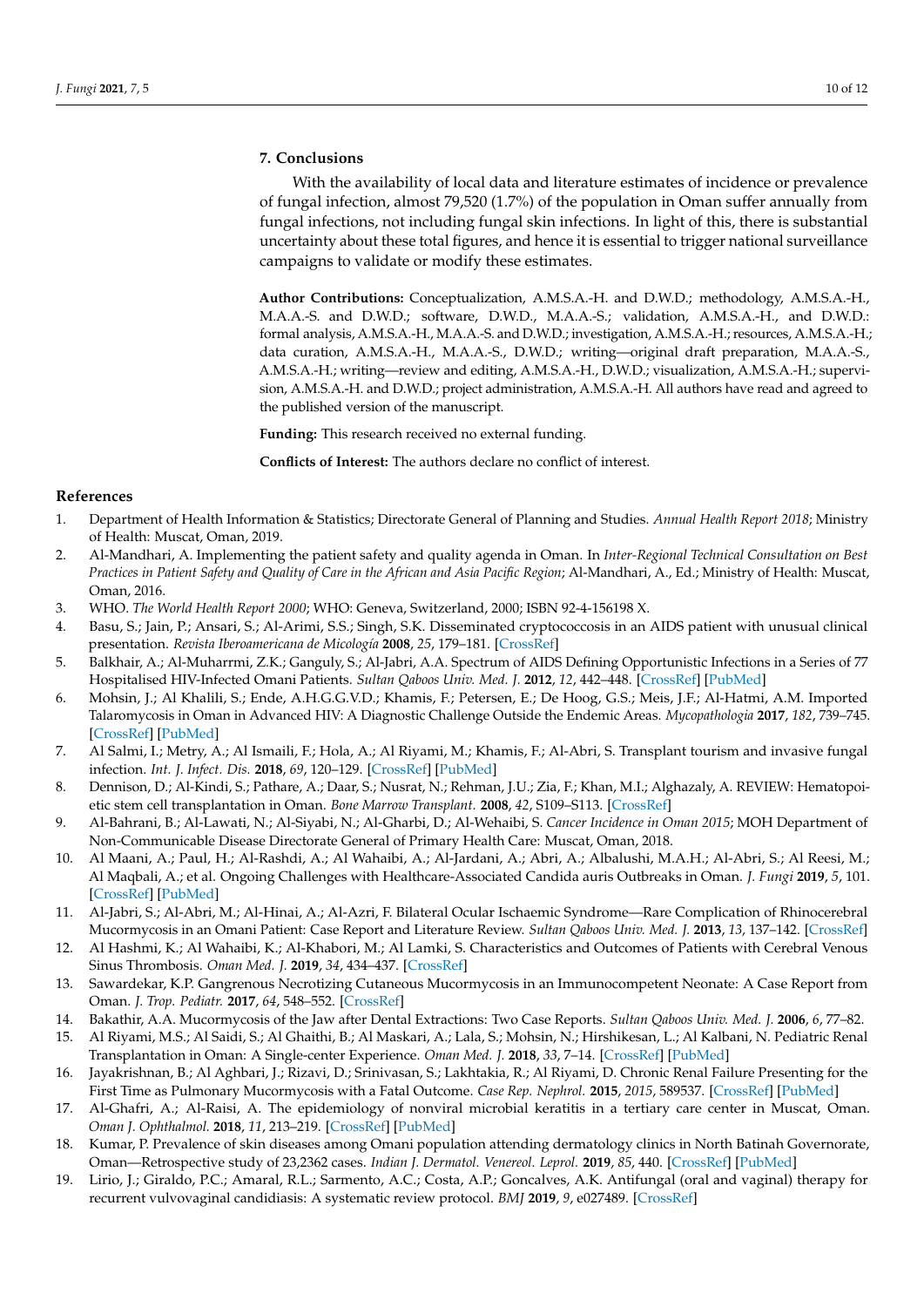- <span id="page-10-0"></span>20. Denning, D.W.; Kneale, M.; Sobel, J.D.; Rautemaa-Richardson, R. Global burden of recurrent vulvovaginal candidiasis: A systematic review. *Lancet Infect. Dis.* **2018**, *18*, e339–e347. [\[CrossRef\]](http://dx.doi.org/10.1016/S1473-3099(18)30103-8)
- <span id="page-10-1"></span>21. Al-Busaidi, N.H.; Habibullah, Z.; Soriano, J.B. The Asthma cost in Oman. *Sultan Qaboos Univ. Med. J.* **2013**, *13*, 218–222. [\[CrossRef\]](http://dx.doi.org/10.12816/0003226)
- 22. Rosengart, M.R.; Nathens, A.B.; Schiff, M.A. The Identification of Criteria to Evaluate Prehospital Trauma Care Using the Delphi Technique. *J. Trauma Inj. Infect. Crit. Care* **2007**, *62*, 708–713. [\[CrossRef\]](http://dx.doi.org/10.1097/01.ta.0000197150.07714.c2)
- 23. Bramwell, L.; Hykawy, E. The Delphi Technique: A possible tool for predicting future events in nursing education. *Nurs. Pap. Perspect. Nurs.* **1974**, *6*, 23–32.
- <span id="page-10-2"></span>24. Kumaran, K.M.; Lemieux, M.; Satchell, G. Problem solving with the Delphi technique. *Dimens. Heal. Serv.* **1976**, *53*, 34–35.
- <span id="page-10-3"></span>25. Global Action fund For Fungal Infection. Burden of Fungal Diseases: Appendix 3 [Internet]. ULTIMATE. Available online: <https://www.gaffi.org/wp-content/uploads/Appendices-3-V3.pdf> (accessed on 6 May 2020).
- <span id="page-10-4"></span>26. Al Mobeireek, A.; Al-Hedaithy, S.; Alasali, K.; Al-Majed, S.; Joharjy, I.; El-Rab, M.G. Allergic bronchopulmonary mycosis in patients with asthma: Period prevalence at a university hospital in Saudi Arabia. *Respir. Med.* **2001**, *95*, 341–347. [\[CrossRef\]](http://dx.doi.org/10.1053/rmed.2001.1047) [\[PubMed\]](http://www.ncbi.nlm.nih.gov/pubmed/11392574)
- <span id="page-10-5"></span>27. Rajasingham, R.; Smith, R.M.; Park, B.J.; Jarvis, J.N.; Govender, N.P.; Chiller, T.M.; Denning, D.W.; Loyse, A.; Boulware, D.R. Global burden of disease of HIV-associated cryptococcal meningitis: An updated analysis. *Lancet Infect. Dis.* **2017**, *17*, 873–881. [\[CrossRef\]](http://dx.doi.org/10.1016/S1473-3099(17)30243-8)
- <span id="page-10-6"></span>28. Wasserman, S.; Engel, M.E.; Griesel, R.; Mendelson, M. Burden of pneumocystis pneumonia in HIV-infected adults in sub-Saharan Africa: A systematic review and meta-analysis. *BMC Infect. Dis.* **2016**, *16*. [\[CrossRef\]](http://dx.doi.org/10.1186/s12879-016-1809-3) [\[PubMed\]](http://www.ncbi.nlm.nih.gov/pubmed/27612639)
- <span id="page-10-7"></span>29. Matee, M.I.; Scheutz, F.; Moshy, J. Occurrence of oral lesions in relation to clinical and immunological status among HIV-infected adult Tanzanians. *Oral Dis.* **2008**, *6*, 106–111. [\[CrossRef\]](http://dx.doi.org/10.1111/j.1601-0825.2000.tb00110.x)
- <span id="page-10-8"></span>30. Smith, E.; Orholm, M. Trends and Patterns of Opportunistic Diseases in Danish AIDS Patients 1980–1990. *Scand. J. Infect. Dis.* **1990**, *22*, 665–672. [\[CrossRef\]](http://dx.doi.org/10.3109/00365549009027119)
- <span id="page-10-9"></span>31. Buchacz, K.; Baker, R.K.; Palella, F.J.; Chmiel, J.S.; Lichtenstein, K.A.; Novak, R.M.; Wood, K.C.; Brooks, J.T. AIDS-defining opportunistic illnesses in US patients, 1994–2007: A cohort study. *AIDS* **2010**, *24*, 1549–1559. [\[CrossRef\]](http://dx.doi.org/10.1097/QAD.0b013e32833a3967)
- <span id="page-10-10"></span>32. Bongomin, F.; Gago, S.; Oladele, R.; Denning, D.W. Global and Multi-National Prevalence of Fungal Diseases—Estimate Precision. *J. Fungi* **2017**, *3*, 57. [\[CrossRef\]](http://dx.doi.org/10.3390/jof3040057)
- <span id="page-10-11"></span>33. Cancer Today. 2020. Available online: <https://gco.iarc.fr/today/home> (accessed on 31 October 2020).
- <span id="page-10-12"></span>34. Yan, X.; Li, M.; Jiang, M.; Zou, L.-Q.; Luo, F.; Jiang, Y. Clinical characteristics of 45 patients with invasive pulmonary aspergillosis. *Cancer* **2009**, *115*, 5018–5025. [\[CrossRef\]](http://dx.doi.org/10.1002/cncr.24559)
- <span id="page-10-13"></span>35. Hammond, E.E.; McDonald, C.S.; Vestbo, J.; Denning, D.W. The global impact of Aspergillus infection on COPD. *BMC Pulm. Med.* **2020**, *20*, 241. [\[CrossRef\]](http://dx.doi.org/10.1186/s12890-020-01259-8)
- <span id="page-10-14"></span>36. World Health Organization. *Tuberculosis profile: Oman*; WHO: Geneva, Switzerland, 2018; Available online: [https:](https://worldhealthorg.shinyapps.io/tb_profiles/?_inputs_&lan=%22EN%22&iso2=%22OM%22&main_tabs=%22est_tab%22) [//worldhealthorg.shinyapps.io/tb\\_profiles/?\\_inputs\\_&lan=%22EN%22&iso2=%22OM%22&main\\_tabs=%22est\\_tab%22](https://worldhealthorg.shinyapps.io/tb_profiles/?_inputs_&lan=%22EN%22&iso2=%22OM%22&main_tabs=%22est_tab%22) (accessed on 6 May 2020).
- <span id="page-10-15"></span>37. Smith, N.L.; Denning, D.W. Underlying conditions in chronic pulmonary aspergillosis including simple aspergilloma. *Eur. Respir. J.* **2010**, *37*, 865–872. [\[CrossRef\]](http://dx.doi.org/10.1183/09031936.00054810)
- <span id="page-10-16"></span>38. Al-Hatmi, A.M.; Mohsin, J.; Al-Huraizi, A.; Khamis, F. COVID-19 associated invasive candidiasis. *J. Infect.* **2020**. [\[CrossRef\]](http://dx.doi.org/10.1016/j.jinf.2020.08.005) [\[PubMed\]](http://www.ncbi.nlm.nih.gov/pubmed/32771402)
- <span id="page-10-17"></span>39. Islam, M.M. Demographic transition in Sultanate of Oman: Emerging demographic dividend and challenges. *Middle East Fertil. Soc. J.* **2020**, *25*, 7. [\[CrossRef\]](http://dx.doi.org/10.1186/s43043-020-00022-7)
- <span id="page-10-18"></span>40. World Health Organization. *Cryptococcal Disease: What's New and Important*; WHO: Geneva, Switzerland, 2018; Available online: <https://www.who.int/hiv/mediacentre/news/cryptococcal-disease-key-messages/en/> (accessed on 11 July 2020).
- <span id="page-10-19"></span>41. Huang, L.; Beard, C.B.; Creasman, J.; Levy, D.; Duchin, J.S.; Lee, S.; Pieniazek, N.; Carter, J.L.; Del Rio, C.; Rimland, D.; et al. Sulfa or Sulfone Prophylaxis and Geographic Region Predict Mutations in the *Pneumocystis carinii* Dihydropteroate Synthase Gene. *J. Infect. Dis.* **2000**, *182*, 1192–1198. [\[CrossRef\]](http://dx.doi.org/10.1086/315824) [\[PubMed\]](http://www.ncbi.nlm.nih.gov/pubmed/10979917)
- 42. Ripamonti, C.; Orenstein, A.; Kutty, G.; Huang, L.; Schuhegger, R.; Sing, A.; Fantoni, G.; Atzori, C.; Vinton, C.; Huber, C.; et al. Restriction Fragment Length Polymorphism Typing Demonstrates Substantial Diversity among *Pneumocystis jirovecii* Isolates. *J. Infect. Dis.* **2009**, *200*, 1616–1622. [\[CrossRef\]](http://dx.doi.org/10.1086/644643)
- <span id="page-10-20"></span>43. Gianella, S.; Haeberli, L.; Joos, B.; Ledergerber, B.; Wuthrich, R.P.; Weber, R.; Kuster, H.; Hauser, P.M.; Fehr, T.; Mueller, N.J. Molecular evidence of interhuman transmission in an outbreak of Pneumocystis jirovecii pneumonia among renal transplant recipients. *Transpl. Infect. Dis.* **2010**, *12*, 1–10. [\[CrossRef\]](http://dx.doi.org/10.1111/j.1399-3062.2009.00447.x)
- <span id="page-10-21"></span>44. Roux, A.; Canet, E.; Valade, S.; Gangneux-Robert, F.; Hamane, S.; Lafabrie, A.; Maubon, D.; Debourgogne, A.; Le Gal, S.; Dalle, F.; et al. Pneumocystis jiroveciiPneumonia in Patients with or without AIDS, France. *Emerg. Infect. Dis.* **2014**, *20*, 1490–1497. [\[CrossRef\]](http://dx.doi.org/10.3201/eid2009.131668)
- <span id="page-10-22"></span>45. Roland, N.J.; Bhalla, R.K.; Earis, J. The local side effects of inhaled corticosteroids\* current understanding and review of the literature. *Chest* **2004**, *126*, 213–219. [\[CrossRef\]](http://dx.doi.org/10.1378/chest.126.1.213)
- <span id="page-10-23"></span>46. Pinto, C.R.; Almeida, N.R.; Marques, T.S.; Yamamura, L.L.; Costa, L.A.; Machado, A.S. Local adverse effects associated with the use of inhaled corticosteroids in patients with moderate or severe asthma. *J. Bras. Pneumol.* **2013**, *39*, 409–417. [\[CrossRef\]](http://dx.doi.org/10.1590/S1806-37132013000400003)